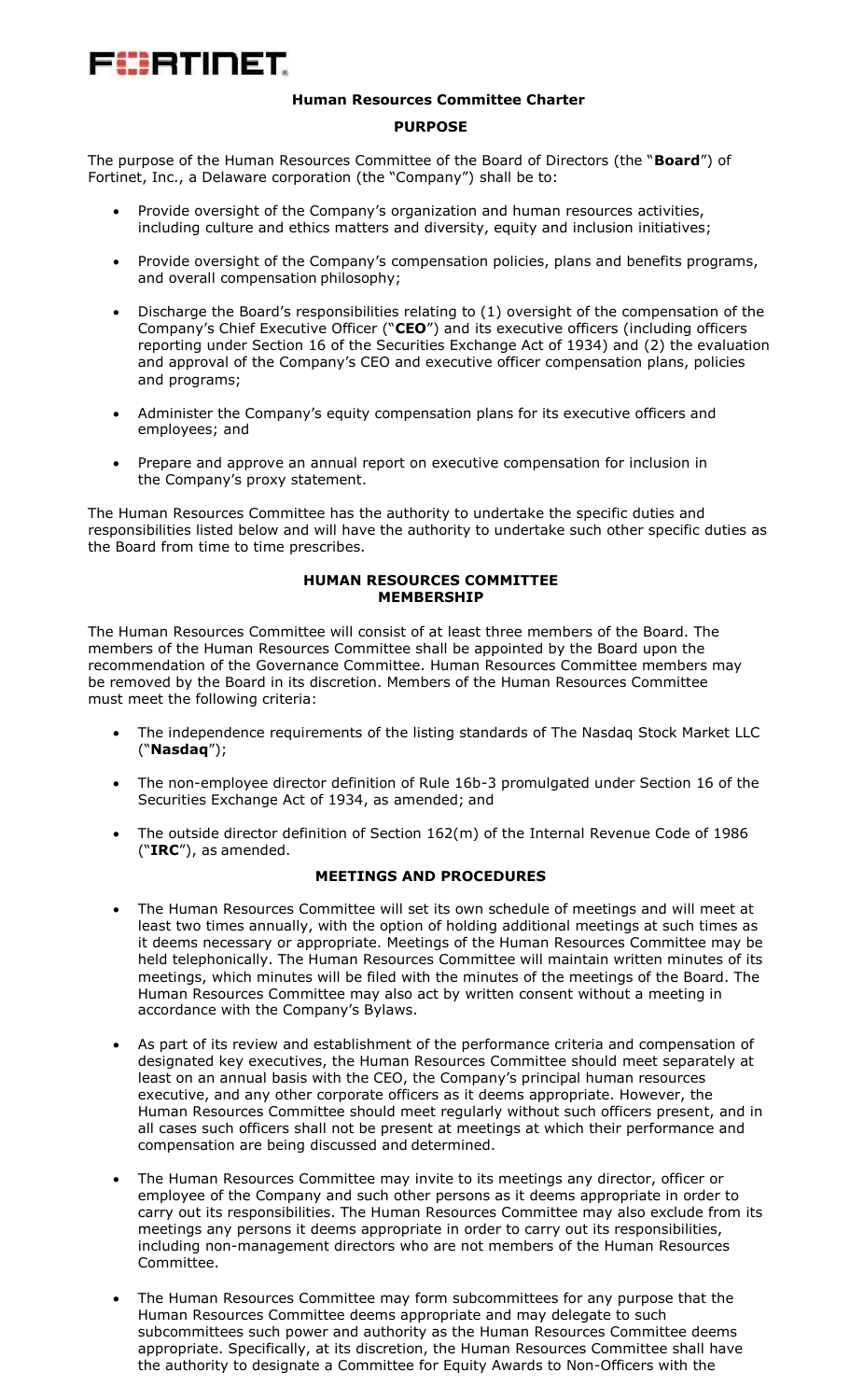

authority to grant options or stock purchase rights to non-officer employees of the Company within guidelines established by the Human Resources Committee from time to time. Such committee shall consist of a minimum of three (3) members, including at least one (1) member of the Company's Board, who may be the Chief Executive Officer, with the approval of a minimum of two (2) members of such committee required in order to take action to grant stock options or stock purchase rights. If designated, the Committee for Equity Awards to Non-Officers will establish its own schedule and maintain written minutes of its meetings, which minutes will be filed with the minutes of the meetings of the Board. The Human Resources Committee shall not delegate to a subcommittee any power or authority required by law, regulation or listing standard to be exercised by the Human Resources Committee as a whole.

- The Board may designate one member of the Human Resources Committee as its chairperson. If the Board does not designate a chairperson, a majority of the members of the Human Resources Committee may elect a chairperson of the Human Resources Committee.
- Members of the Human Resources Committee shall receive such fees, if any, for their service as Human Resources Committee members as may be determined by the Board in its sole discretion. Such fees may include retainers or per meeting fees. Fees may be paid in such form of consideration as is determined by the Board. Members of the Human Resources Committee may not receive any compensation from the Company except the fees that they receive for service as a member of the Board or any committeethereof.
- In addition to reviewing and approving the report in the Company's proxy statement in accordance with the rules and regulations of the Securities and Exchange Commission (the "**SEC**"), the Human Resources Committee will summarize its examinations and recommendations to the full Board as may be appropriate, consistent with the Human Resources Committee's charter.

### **HUMAN RESOURCES COMMITTEE AUTHORITY AND RESPONSIBILITIES**

To the extent deemed necessary or appropriate, the Human Resources Committee shall:

#### *Human Resources Matters*

- Review with management the Company's organization and people activities, including, but not limited to, matters relating to the Company's demographics, talent management and development, talent acquisition, employee engagement, retention and attrition, and pay equity.
- Oversee and assess the Company's efforts to instill ethical business practices and promote a culture of meritocracy.
- o Oversee the Company's Diversity, Equity and Inclusion initiatives.

#### *Compliance and Governance Issues*

- o Review and discuss with management the Compensation Discussion and Analysis ("**CD&A**") and related disclosures required by the SEC. The Committee will also review and recommend the final CD&A to the Board for inclusion in the annual report (Form 10-K) and proxy.
- $\circ$  Review and approve the Human Resources Committee Report required by the rules of the SEC to be furnished with the Company's annual report and proxy statement.
- $\circ$  Review and reassess the adequacy of this Charter periodically and recommend any proposed changes to the Board for approval.
- Report regularly to the Board (i) following meetings of the Human Resources Committee, (ii) with respect to such other matters as are relevant to the Human Resources Committee's discharge of its responsibilities and (iii) with respect to such recommendations as the Human Resources Committee may deem appropriate. The report to the Board may take the form of an oral report by the chairperson or any other member of the Human Resources Committee designated by the Human Resources Committee to make such report. If all Board members attend the Human Resources Committee meeting, then the Human Resources Committee shall not be obligated to report again the same information to the Board except as required for recommendations needed for Board approval.

#### *Set Compensation for Executive Officers*

 Review and approve corporate goals and objectives relevant to the compensation of the CEO, evaluate his or her performance in light thereof, and consider factors related to the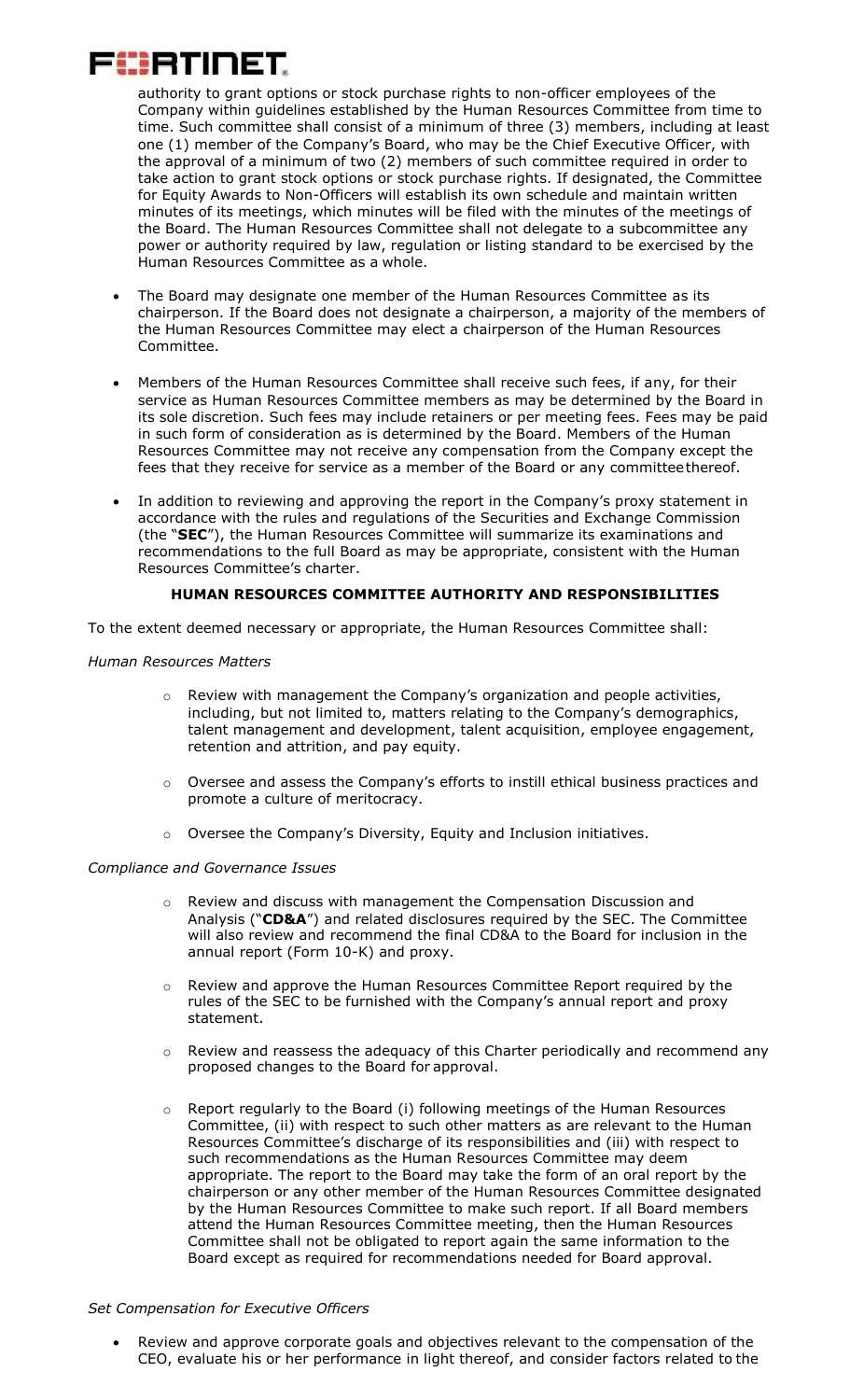

performance of the Company in approving the compensation level of the CEO. The CEO may not be present during deliberations or voting on such matters.

- Review and approve the CEO's (1) annual base salary, (2) annual incentive bonus, including the specific goals and amount, (3) equity compensation, (4) any employment agreement, severance arrangement and change in control agreement/provision, (5) any signing bonus or payment of relocation costs and (6) any other benefits, compensation or arrangements. In determining, the long-term incentive component of CEO compensation, the Human Resources Committee will consider, among other things, the Company's performance and relative stockholder return, the value of similar incentive awards to CEOs at comparable companies and the awards given to the Company's CEO in past years. The CEO may not be present during deliberations or voting on suchmatters.
- Have authority to review annually and approve items (1) through (6) in the previous bullet for other executive officers identified by the Human Resources Committee.
- Review and make recommendations to the full Board, or approve any contracts or other transactions with current or former executive officers of the Company, including consulting arrangements, employment contracts, severance or termination arrangements and loans to employees made or guaranteed by the Company.
- Have the sole authority to retain and terminate (or obtain the advice of) any adviser to be used by the Human Resources Committee to assist it in the performance of its duties, but only after taking into consideration factors relevant to the adviser's independence from management specified in Nasdaq Listing Rule5605(d)(3).
- Be directly responsible for the appointment, compensation and oversight of the work of any adviser retained by it and sole authority to approve the adviser's fees and other retention terms. The Company must provide for appropriate funding, as determined by the Human Resources Committee, for payment of reasonable compensation to any adviser retained by the Human Resources Committee.

#### *Monitor Incentive and Equity-Based Compensation Plans*

- Establish and administer annual and long-term incentive compensation plans for senior executives, including:
	- $\circ$  Establishing performance objectives and certifying performance achievement; and
	- $\circ$  Reviewing and approving all equity-based compensation plans and grant awards of shares and stock options pursuant to such plans.
- Administer the Company's equity incentive plans. In its administration of the plans, the Human Resources Committee may, pursuant to authority delegated by the Board, (i) grant stock options, stock purchase rights or restricted stock units to individuals eligible for such grants (including grants to individuals subject to Section 16 of the Securities Exchange Act of 1934 in compliance with Rule 16b 3 promulgated thereunder) and in accordance with procedures and guidelines as may be established by the Board and (ii) amend such stock options, stock purchase rights or restricted stockunits.
- The Human Resources Committee shall also make recommendations to the Board with respect to amendments to the plans and changes in the number of shares reserved for issuance thereunder.
- Approve all option grants and restricted stock unit grants to executive officers of the Company to ensure that such grants comply with Section 162(m) of the IRC.
- Oversee the Company's overall compensation philosophy, compensation plans and benefits programs by reviewing management reports with respect thereto on at least an annual basis. This oversight shall include a review of the Company's compensation policies and practices to assure they provide for appropriate rewards and incentives, taking into consideration whether such rewards and incentives encourage undue or inappropriate risk taking by Company employees. The Human Resources Committee shall also make recommendations to the Board with respect to improvements or changes to such plans or the adoption of new plans when appropriate.
- In connection with executive compensation programs:
	- $\circ$  Review and recommend to the full Board, or approve, new executive compensation programs;
	- Review on a periodic basis the operations of the Company's executive compensation programs to determine whether they are properly coordinated and achieving their intended purpose(s);
	- o Establish and periodically review policies for the administration of executive compensation programs; and
	- Take steps to modify any executive compensation program that yields payments and benefits that are not reasonably related to executive and corporate performance.